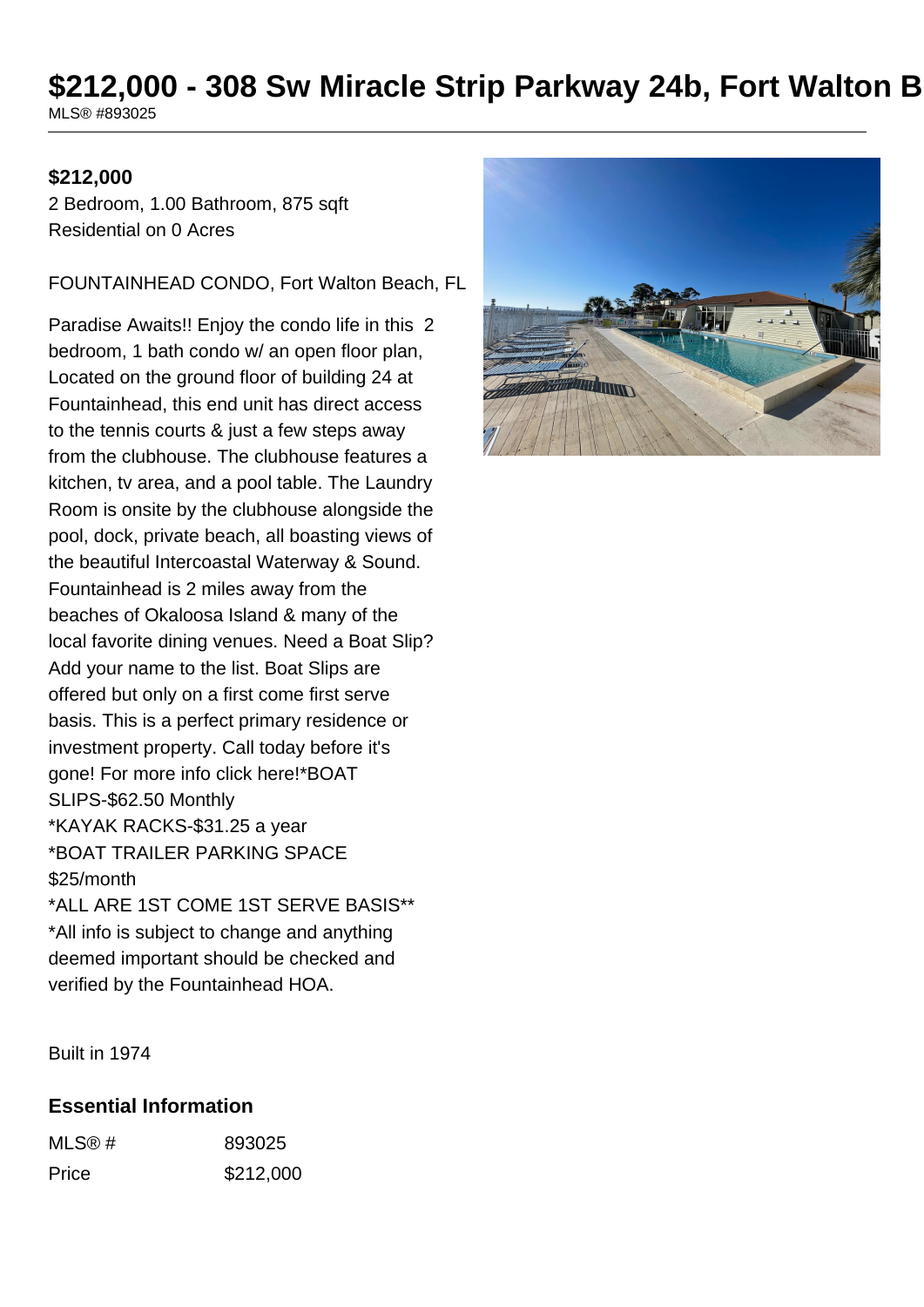| <b>Sold Price</b> | \$200,000   |
|-------------------|-------------|
| <b>Bedrooms</b>   | 2           |
| Bathrooms         | 1.00        |
| <b>Full Baths</b> | 1           |
| Square Footage    | 875         |
| Acres             | 0.00        |
| <b>Year Built</b> | 1974        |
| Type              | Residential |
| Sub-Type          | Condominium |
| <b>Style</b>      | N/A         |
| <b>Status</b>     | Sold        |

## **Community Information**

| Address      | 308 Sw Miracle Strip Parkway 24b |
|--------------|----------------------------------|
| Area         | 12 - Fort Walton Beach           |
| Subdivision  | <b>FOUNTAINHEAD CONDO</b>        |
| City         | Fort Walton Beach                |
| County       | Okaloosa                         |
| <b>State</b> | FL.                              |
| Zip Code     | 32548                            |

### **Amenities**

| <b>Amenities</b> | Beach, Community Room, Dock, Fishing, Game Room, Laundry, Minimum |
|------------------|-------------------------------------------------------------------|
|                  | Rental Prd, Pool, Tennis, Waterfront                              |
| <b>Utilities</b> | Electric, Public Sewer                                            |
| Has Pool         | Yes                                                               |
| Pool             | Community                                                         |

## **Interior**

| <b>Interior Features</b> | Furnished - None, Pantry                      |
|--------------------------|-----------------------------------------------|
| Appliances               | Dishwasher, Refrigerator, Stove/Oven Electric |
| Heating                  | <b>Heat Cntrl Electric</b>                    |
| Cooling                  | <b>AC</b> - Central Elect                     |

## **Exterior**

| <b>Exterior</b>          | Siding Vinyl             |
|--------------------------|--------------------------|
| <b>Exterior Features</b> | Patio Open, Tennis Court |
| Foundation               | Siding Vinyl             |

### **School Information**